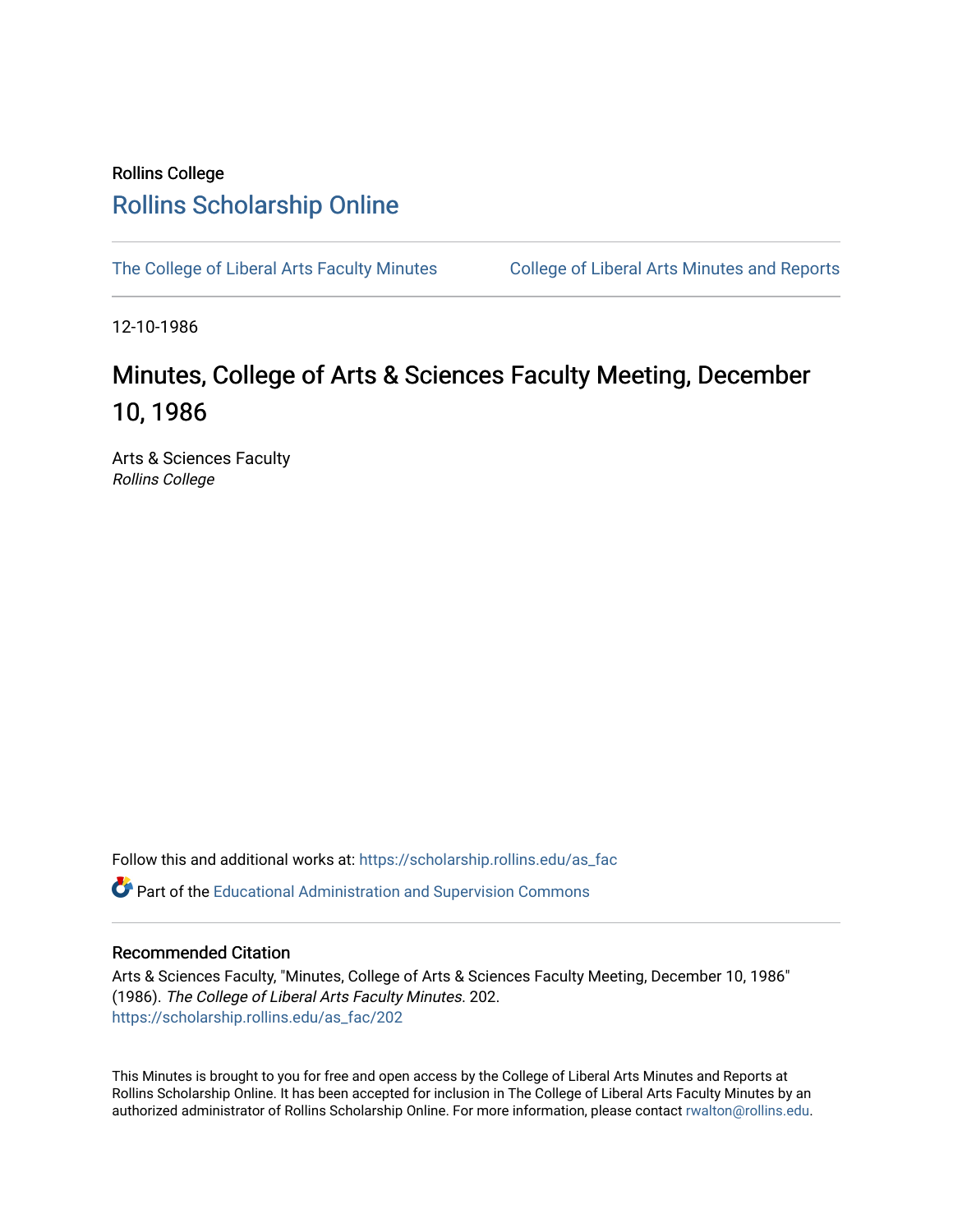- FROM: Barry Allen Vice Chair & Secretary of the Faculty
- TO: All College Faculty, President Seymour, Vice-Presidents DeNicola, Johnson and Morgan, Deans Straumanis, Erdmann, Watkins and Miller, Associate Dean Lancaster, Archives.
- DATE: December 4, 1986

**RE:** 

ľ.

ķ.

ğ.

Ř. ik. ١ř Ų.

Faculty Meeting Agenda -- 12/10/86

\*\*\*\*\*\*\*\*\*\*\*\*\*\*\*\*\*\*\*\*\*\*\*\*\*\*\*\*\*\*\*\*\*\*\*\*\*\*\*\*\*\*\*\*\*\*\*\*\*\*\*\*\*

Agenda for Faculty Meeting December 10, 1986

I. II. III. IV. v. Call to Order Approval of Minutes Report from Administrators (as necessary) Committee Reports (as necessary) Resolutions (see attached)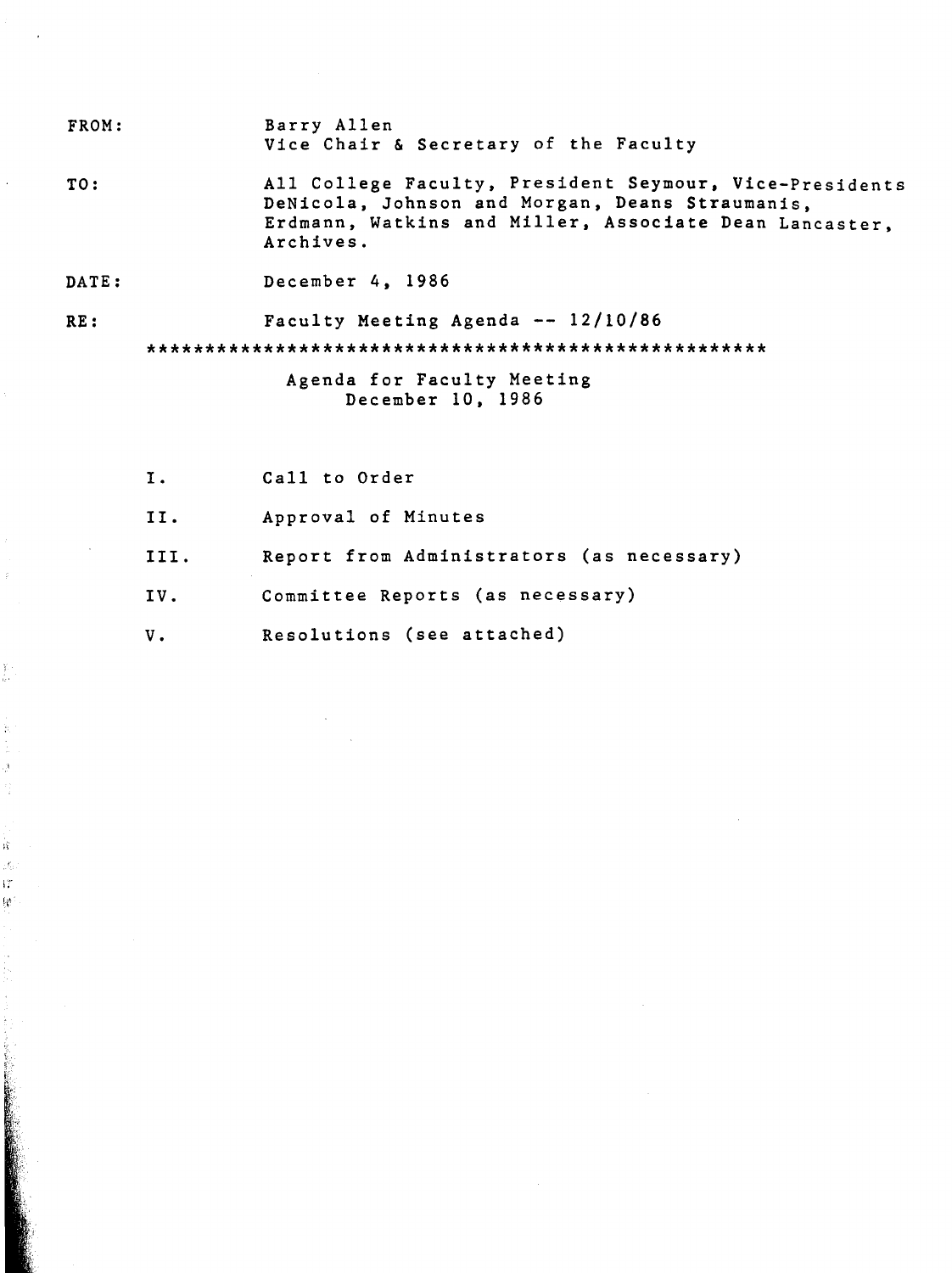### RESOLUTION:

Be it resolved that the natural science requirement be a two-course (2.5 CU) aquirement, at least one of which must be a 1.5 CU course with a laboratory section. One of the courses for the requirement will deal with the life sciences: the study of the organic world. Courses in this category address the evolution, growth and/or development of living organisms. The other course will deal with the physical sciences. The physical science component introduces students to the quantitative analysis of physical phenomena in the context of modern theories of cosmology and/or the structure of matter.

All courses meeting the natural science requirements must include:

- a) discussion and analysis of data derived from systematic observations, demonstrations and/or experimental investigations of natural phenomena. Natural phenomena are defined to be physical. chemical. geological and biological phenomena that are explained by verifiable data and testable hypotheses.
- b) discussion and analysis of science and scientific methods, as well as the limitations of current methodology. in the context provided by data and theory.

In addition to these elements, the Lab course also consists of analysis performed by the student on quantitative data gathered through systematic observation and experiment. Time constraints will generally prohibit the **offering** of lab courses during the winter term.

This requirement will be effective with the class of 1991.

#### lNFORMATION:

*!L* 

The curriculum committee will determine which course offerings may be taken by students to fulfill the requirement. The curriculum committee should solicit recommendations from the natural science division in deciding problematic cases where it is not obvious that a course offering would fulfill the requirement.

Further suggestions for topics of discussion within these courses might include the following: applications of science in the modern world, the thistorical and philosophical development of science, the effect of science on Our thinking about national and international problems, and the nature of *pseudoscience*.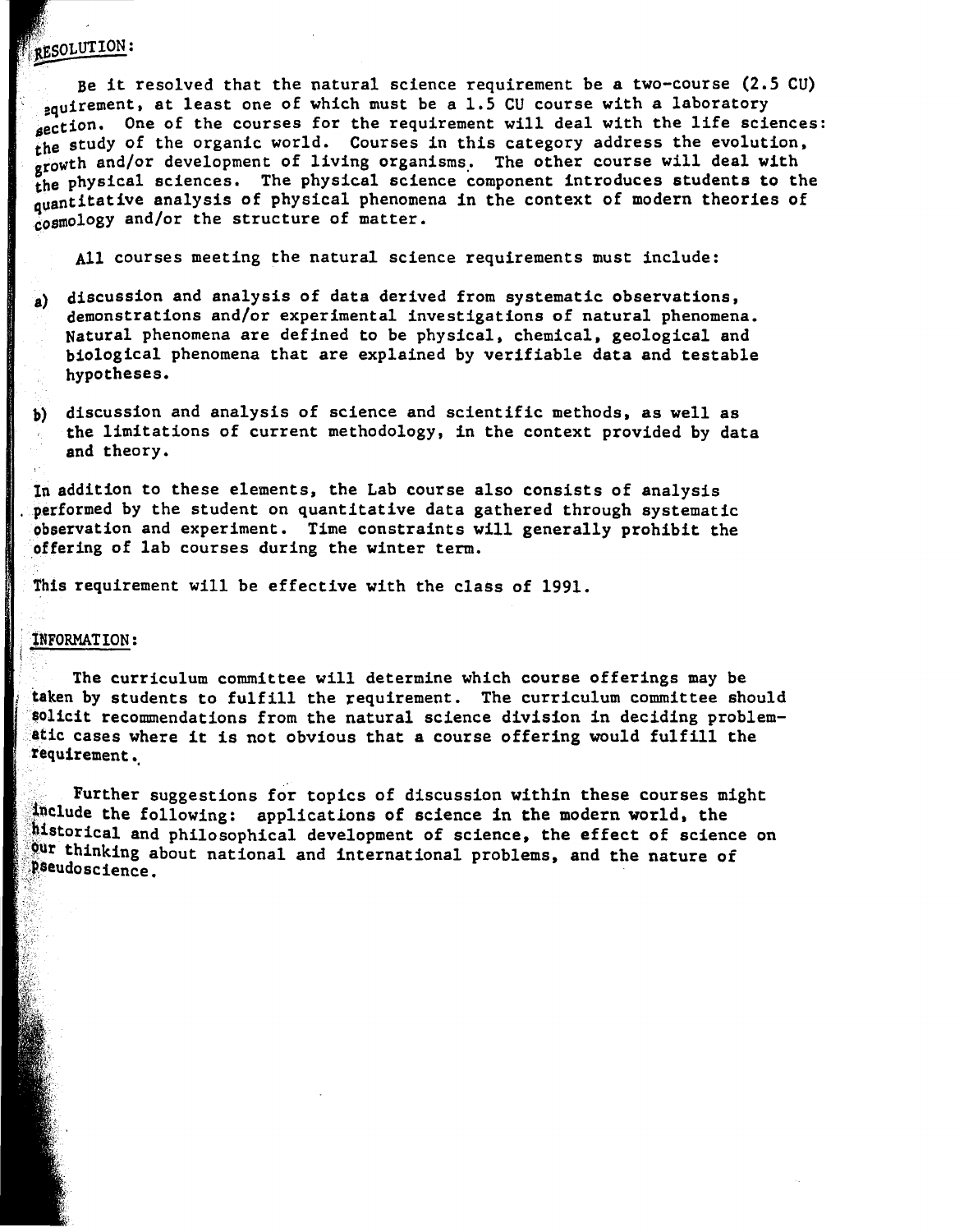#### APPENDIX

For discussion purposes, let us denote courses that satisfy the requirement dealing with knowledge of the organic world with o, and those dealing with knowledge of the physical world with P.

A study of the staffing requirements for implementing the O/P requirement indicates that no new staff will be required. Approximately 270 students fulfill the current N requirement each year. This indicates that at least nine thirty-student sections are needed to service the requirement. The N task force has ascertained that fourteen 1 CU courses can be offered by the departments of anthropology, biology, chemistry, environmental studies, physics and psychology that would fulfill the new requirement. These courses consist of new offerings and current courses that do not fulfill the present N requirement.

The availability of 420 spaces for a projected 270 students convinces the task force that no new staff will be needed to service the revised requirement.

The following courses are currently offered by members of the anthropology, biology, chemistry, environmental studies and physics departments, and would fulfill the revised natural science requirement, subject to approval by the curriculum committee. This is not an exhaustive list. It is composed of courses for the non-major that have no prerequisites.

Knowledge of the Physical World, Laboratory Courses

| C <sub>105</sub> | Chemistry and Society                      |
|------------------|--------------------------------------------|
| C106             | Concepts of Biochemistry                   |
| C107             | Concepts of Chemistry                      |
| C109             | Photography                                |
| C110             | Chemistry and the Environment              |
| <b>ES140</b>     | Physical Geography                         |
| <b>ES191</b>     | Physical Concepts of Environmental Science |
| <b>P110</b>      | Energy                                     |
| P112             | Astronomy                                  |
| <b>P114</b>      | Contemporary Physics                       |
| <b>P116</b>      | Light, Lasers and Holography               |
| <b>ES293</b>     | The Geosphere                              |

Knowledge of the Physical World, Non-Laboratory Courses

- **BllS**  Oceanography
- **ESlS0**  Physical Geology
- **ES165**  Environmental Geology

Knowledge of the Organic World, Laboratory Courses

| <b>B110</b> |  | Life on Earth |  |
|-------------|--|---------------|--|
| <b>DIII</b> |  |               |  |

- **Blll Bll2**  Concepts of Botany
- **Bll3**  Nutrition
- **Bll4**  Plants and Humanity
- **Bll6**  Foundations of Genetics
- Concepts in Biology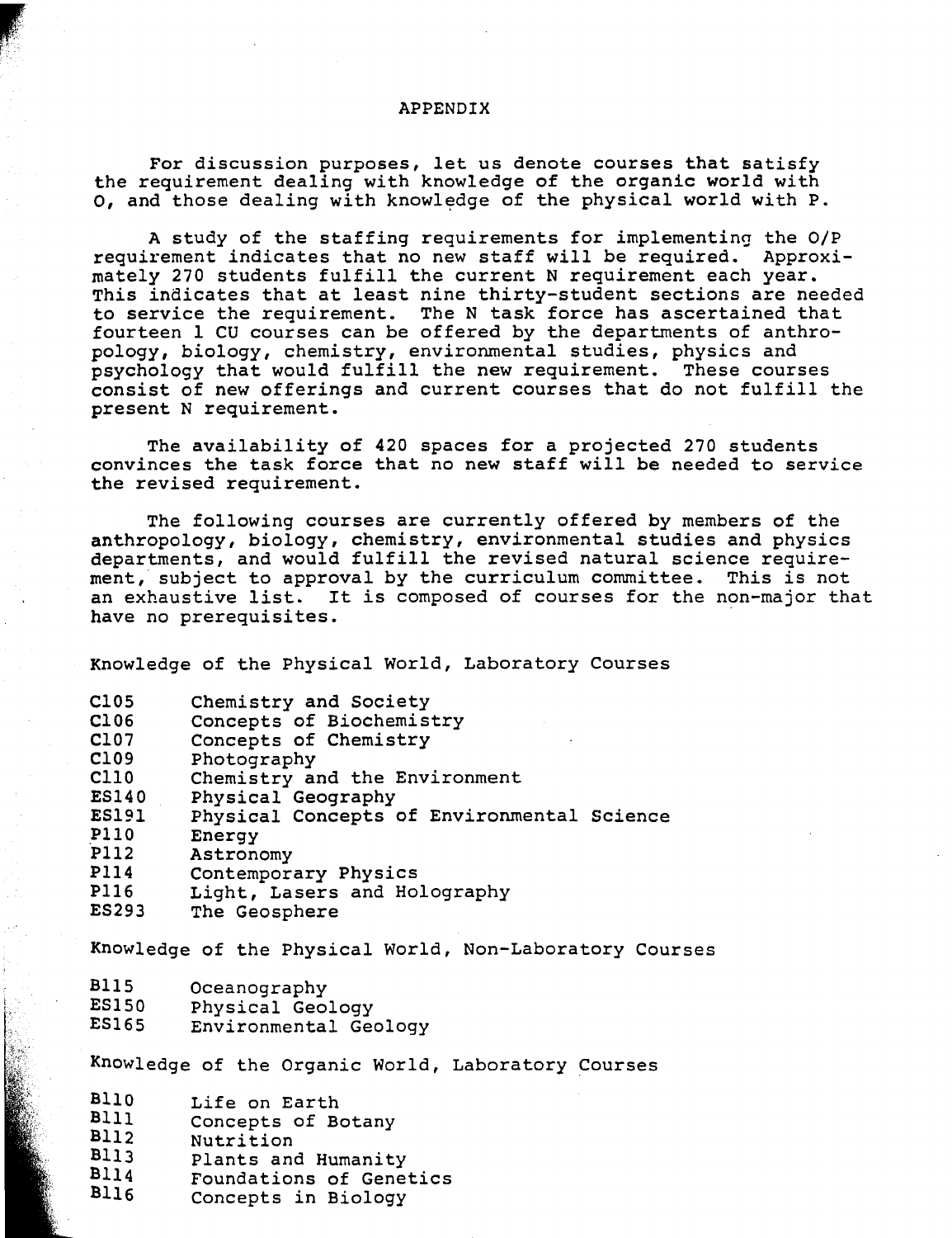#### (continued)

**r** 

- Bl17 Applications of Basic Microbiology
- Bll9 Practical Botany
- **B280**  Human Reproduction and Development
- **ES216**  Ecology
- **E5294**  The Biosphere

Knowledge of the Organic World, Non-Laboratory Courses

- **B123**  Human Genetics
- **Bl62**  Introduction to Evolution
- **B210**  The Biology of Aging
- **B284**  Marine Biology
- **B287**  Tropical Field Biology
- **ES242**  Environmental Analysis
- **AN210**  Evolution of Human Society

Additional course offerings that fulfill these requirements are expected, particularly 1 CU courses, from the natural science departments.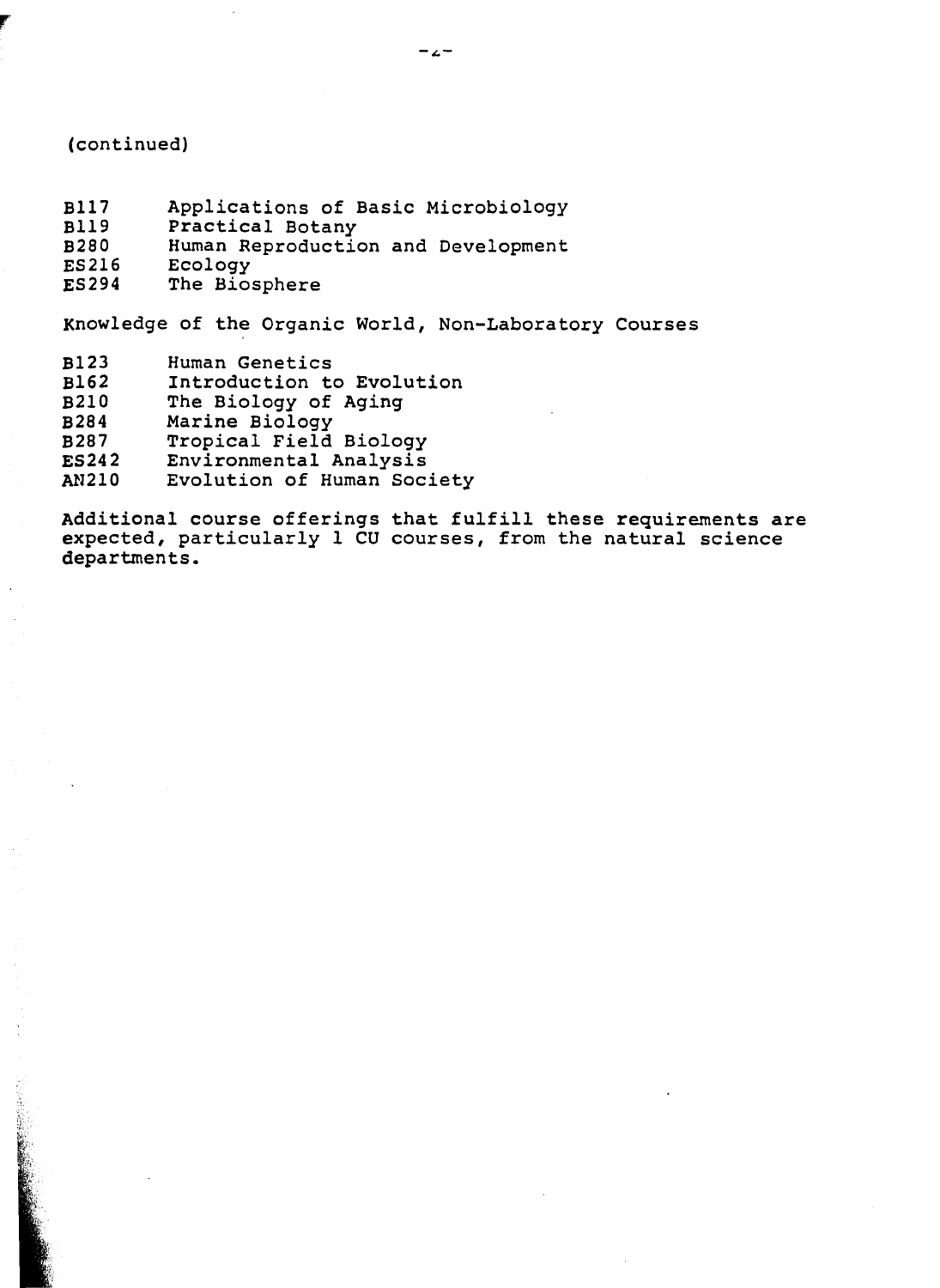#### Meeting of the Faculty of the College Minutes December 10, 1986

Attendance: Barry Allen, Pedro Bernal, Alexander Boguslawski, Edward Borsoi, John Bowers, Barbara Carson, Robert Carson, Kathleen Cherry, Doug Child, Boyd Coffie, Edward Cohen, Persis Coleman, Thomas Cook, Nancy Decker, Daniel DeNicola, Hoyt Edge, Larry Eng-Wilmot, Rick Foglesong, Greg Gardner, Lynda Glennon, Eileen Gregory, Laura Greyson, John Heath, William Hepburn, Gordon Howell, Roy Kerr, Stephen Klemann, Patricia Lancaster, Jack Lane, Barry Levis, Fidel Lopez-Criado, Donald Mansfield, John McCall, S.J. Nassif, Marvin Newnan, Maurice O'Sullivan, Philip Pastore, Karl Peters, John Polley, David Richard, John Ross, Paula Satcher, Thaddeus Seymour, Joseph Siry, Alexandra Skidmore, James Small, Robert Smither, Marilyn Stewart, Joan Straumanis, Kenna Taylor, Kathryn Underdown, Larry Van Sickle, James Wahab, James Warden, Bari Watkins, Bill West, Jean West, Arnold Wettstein, Gary Williams, George C. Grant, Lynn Phillip::

The meeting was called to order at 3:35 PM.

The minutes were accepted as distributed.

Provost DeNicola noted that the deadline for the McKean Grant would be February 1, 1987.

Dan also reminded the faculty that any form of social, ethnic or racial discrimination or abuse should be reported to his office and otherwise resolutely discouraged.

Dean Straumanis reported that equipment requests are now due.

Dean Straumanis and Rick Foglesong will be calling a meeting next month with hopes of establishing a publishing support group.

A joint statement from the Dean of the Faculty and the Dean of the School of Continuing Education on faculty load for undergraduate faculty teaching in SCE will soon be distributed.

The Dean announced that she will recommend to the Provost that all new contracts be for two or three years. This is being done to reduce the number of evaluations. Evaluations would be in the 2nd, 4th, and 6th years. The Provost will check to see if a by-law change would be needed for this new contract length. Steering will also look at this matter.

Lynda Glennon asked for a sense of the faculty as to whether the Dean should check with department chairs· before proceeding. The faculty agreed unanimously that department chairs should be consulted.

Chairman Small reported that the Dean has forwarded a proposal for staffing her office. Some of this has been forwarded to CAB for review. Other parts of this proposal need no faculty review.

Professor Small also reported that the Vice President for finance will meet with Steering to discuss faculty liability insurance.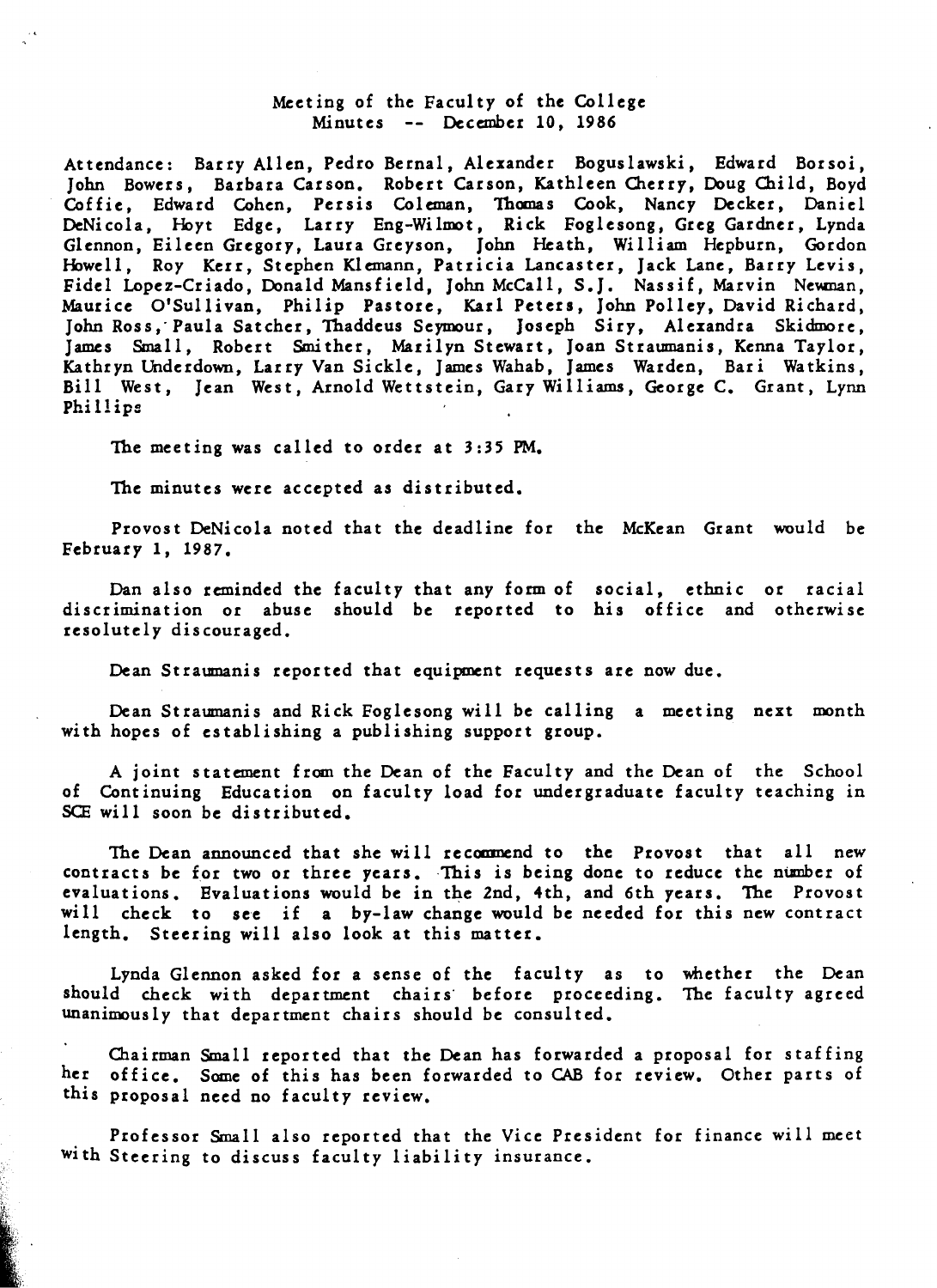The Chair lastly reported that Steering has received and approved (with minor revisions) the plans for the receivership of the Business Studies Department. Chairman Small reiterated that the Business Department is in full support of this plan.

Socky O'Sullivan brought two motions from the Curriculum committee: 1) A colloquium will be held in January to discuss pre-registration and registration procedures.

2) Curriculun brought a draft advisor evaluation form to the faculty.

It will be discussed at the next faculty meeting.

Jack Lane pointed out that the faculty had earlier decided that no form would be applied until a training program was also in place. Chairman Small confirmed this.

The Chair then asked Professor O'Sullivan to present the resolution (included in the agenda) concerning the natural science requirement. All courses designed to meet this requirement must be reviewed by the Curriculum Committee.

Professor Kerr voiced concern over the large nmnber of general education requirements and the effects this might have on all the students' ability to choose electives and the ability to fill elective courses.

Professor Edge felt that the proposal does not go far enough to integrate the liberal arts curriculum and science education. He suggested that perhaps it is now time for a general review of our curriculum. Are we moving away from a innovative curriculum to a more traditional curriculum? These comments were met with a stunned silence.

Professor Taylor asked if any new faculty would be needed to implement the proposal. The Chair responded that there would be no need for new faculty given current college enrollments.

The motion to accept the resolution passed.

Professor Borsoi suggested that perhaps one course could be accepted to count for more than one requirement. Professor O'Sullivan promised that this would be considered in the Curriculum Coomittee.

The meeting was adjourned at 4:35 PM.

After the adjournment of the meeting President Seymour and Provost DcNicola presented a CASE Outstanding Teachers Award to Professor O'Sullivan. The Provost stressed Professor O'Sullivan's ability to work with students of greatly varying ability. Professor O'Sullivan was awarded a silver medal from CASE after a review of 6,082 applicants.

A reception in Socky's honor followed the presentation.